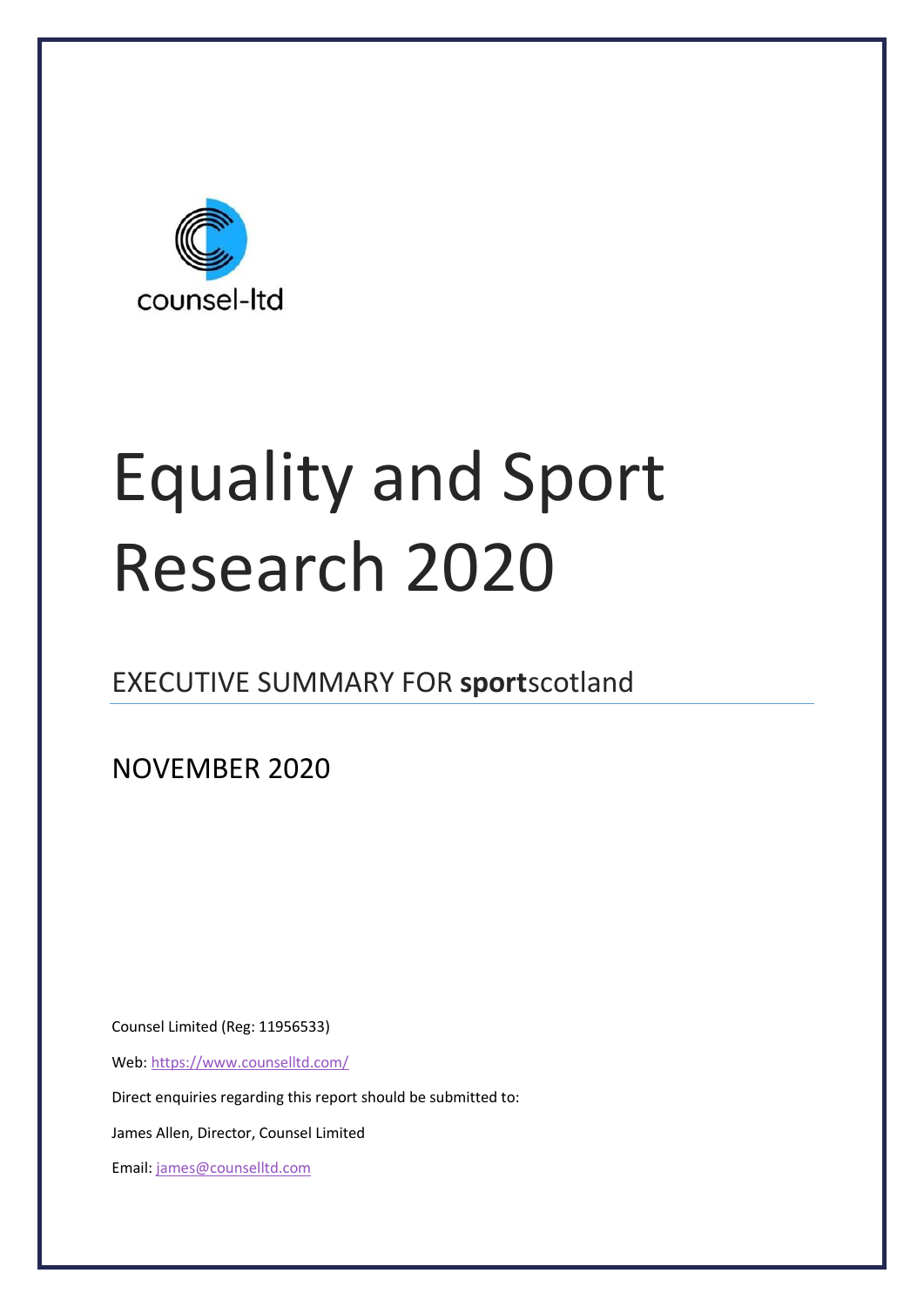This executive summary presents an **overview of the research**, **key findings and key recommendations** from an exploration of equality and sport.

This research links to **sport**scotland's Corporate Strategy, Sport for Life, which is underpinned by their commitment to inclusion. **sport**scotland defines inclusion as:

> "…at its simplest is 'the state of being included'. For us, it is about ensuring people feel they belong and are welcome, engaged, and connected. It is about valuing all individuals, giving equal access and opportunity to all and removing discrimination and other barriers to involvement"<sup>1</sup>

This project builds on previous research exercises by the Scottish Government<sup>2</sup> who completed a review of quantitative data around equality in sport in Scotland and Research Scotland<sup>3</sup> who completed a review of qualitative data around equality in sport in Scotland. Alongside these, this research has also examined a number of other publications on the delivery, investment and supported activities across the sport sector, such as **sport**scotland's coaching in Scotland evaluation and research.

The research was commissioned by **sport**scotland and they appointed Counsel Ltd to conduct this project in March 2020. In the future **sport**scotland will commission further research in the area of sport and equality, to focus on participants and other non-workforce stakeholders.

### **Research Overview**

The equality and sport research project 2020 explored ways to help improve work within the sport sector in Scotland, to **advance equality, eliminate discrimination** and **foster good relations**. The project aims were to:

- Update and extend existing equalities and sport evidence resources; $4$
- Engage directly with the Scottish sport sector to understand whether and how equalities are embedded;
- Identify practical recommendations to progress and help prioritise improvement in this area in Scotland.

<sup>4</sup> To focus on Scotland and Scottish sport.

<sup>&</sup>lt;sup>1</sup> sportscotland (2019) Equality mainstreaming and outcome progress report. Available via: [https://sportscotland.org.uk/](about:blank)

<sup>&</sup>lt;sup>2</sup> Scottish Government (2015) Active Scotland Outcomes: Indicator Equality Analysis. Available via: [www.equalityevidence.scot](about:blank)

<sup>&</sup>lt;sup>3</sup> Research Scotland (2016) Equality and Sport Research. Available via: [https://sportscotland.org.uk/](about:blank)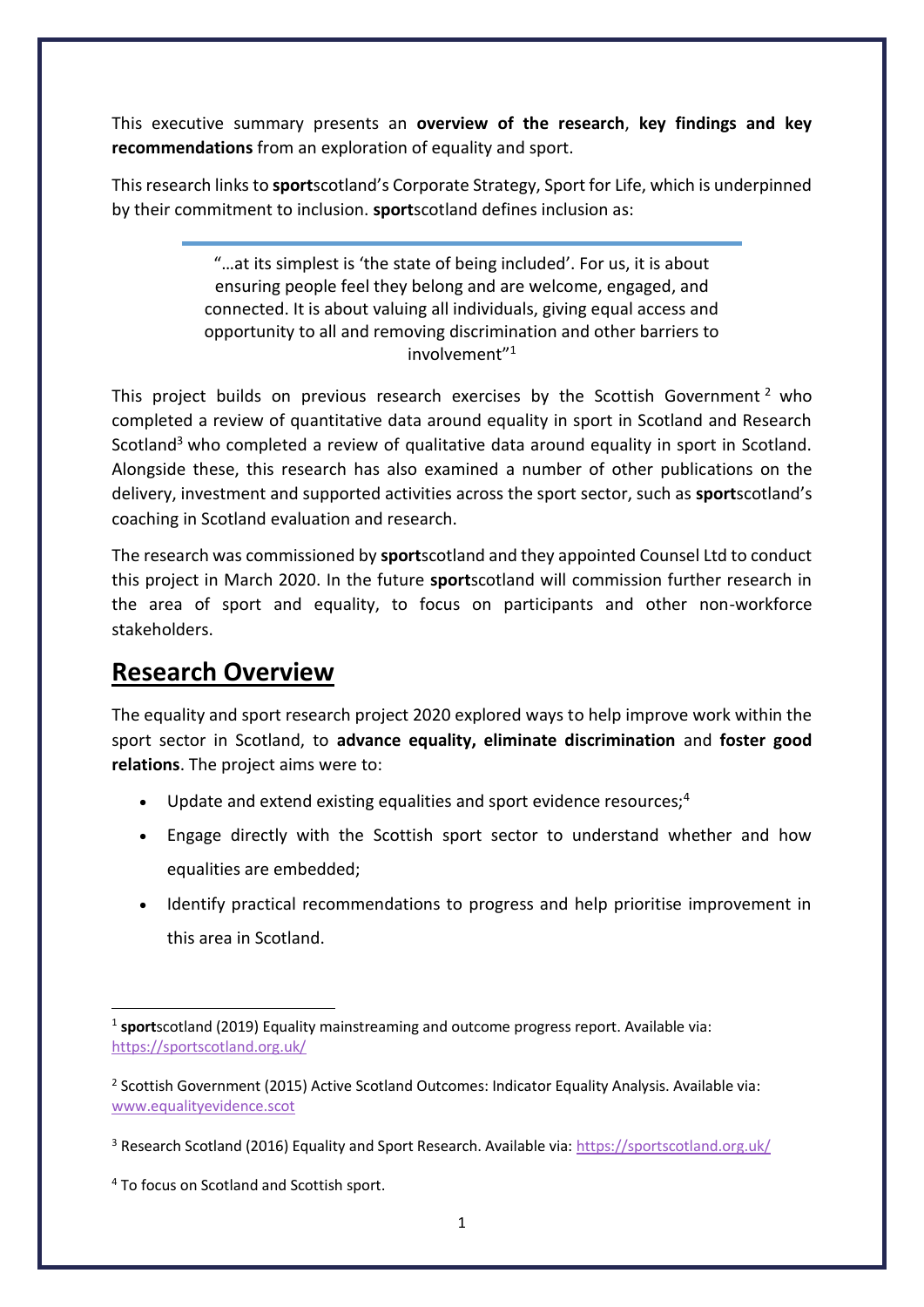The project aims were achieved by conducting<sup>5</sup> (1) an integrated review of existing research and evidence; (2) an online survey; (3) virtual interviews; (4) outputs and learning note consultation and feedback.

Across the research there was input from staff and partners in the sporting system in Scotland<sup>6</sup> (including sportscotland, Scottish Governing Bodies of Sport, local authorities and major third sector partners). This included input from a cross-section of sports, environments (schools and education, club and community, high performance sport), geographic areas and staff who are both operational and strategically focused.

In the project brief the scope extended beyond the nine protected characteristics<sup>7</sup> and sportscotland's public sector equality duties<sup>8</sup> to include five further areas to explore:



<sup>5</sup> The overall context of attempting to conduct such an exercise during the COVID-19 pandemic proved very challenging. For example, the amount of staff targeted and response sample size for the survey was smaller than previous studies, though the representation across organisations, depth and quality of responses was very high.

<sup>&</sup>lt;sup>6</sup> sportscotland supported the researchers to access to its networks and partners.

 $<sup>7</sup>$  For presentational purposes in this graphic, gender also covers 'marriage and civil partnership' and</sup> 'pregnancy and maternity'.

<sup>8</sup> Equality and Human Rights Commission. Background to the equality duty. Available at: [https://www.equalityhumanrights.com/en/public-sector-equality-duty-scotland/background-equality](about:blank)[duty](about:blank)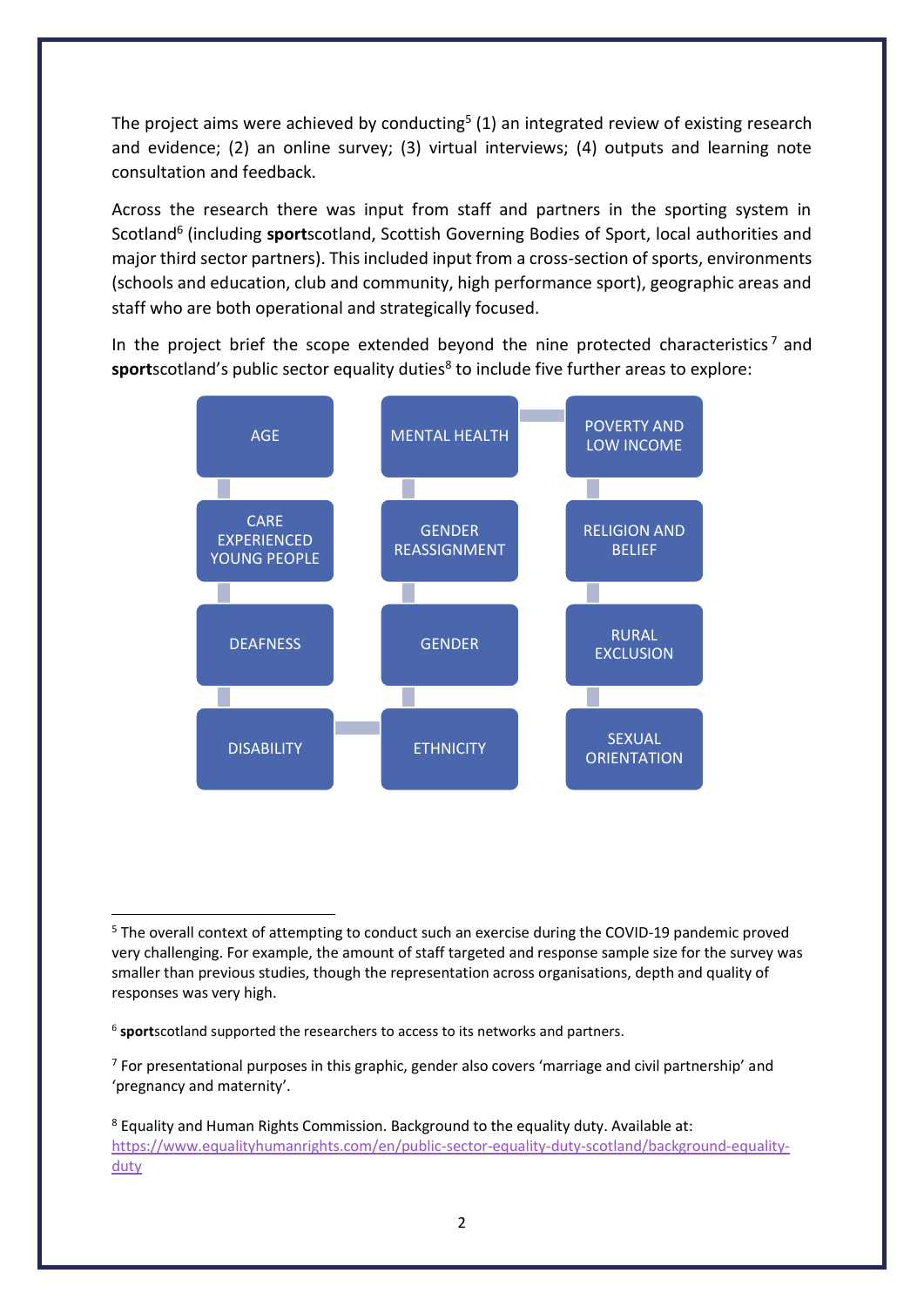An equality group is made up of persons who share a relevant protected characteristic. An equality topic includes individual characteristics with further information about their circumstance, such as geographic location.<sup>9</sup>

## **Headline Findings**

#### **1. Translating policy into practice**

Equality and sport in Scotland have connections to a number of long term national and sport sector specific policies and regulations, for example the Equality Standard for Sport (launched in 2004).<sup>10</sup> Since 2015, **sport**scotland and the Scottish Government have made significant changes to national approaches to equality. For example, the Scottish Government has introduced an Equality Evidence Finder and **sport**scotland has produced updated equality outcomes:

> **"OUTCOME 1:** Young people from our most deprived areas, girls and young women and disabled young people will have access to improved sport and physical activity opportunities, enabling them to participate and progress in school sport and club sport

> **OUTCOME 2: sport**scotland and Scottish sport are supported to embed equalities and inclusion in their work

> **OUTCOME 3:** Sports organisations and people working in sport will have an improved understanding and awareness of the needs of people with protected characteristics"<sup>11</sup>

• A challenge for the sport sector is to understand and interpret changes in the law, policy and politics into operational and strategic actions around equalities. For example, it is a challenge to interpret the connections between the Equality Standard for Sport, Active Scotland Outcomes Framework and the Sport for Life document. During fieldwork, when asked about the impact of Sport for Life, one respondent said:

> "We are aware that inclusion should underpin everything that we do which is why it is reflected on paper. Ensuring that it underpins everything in reality is a greater challenge", Community Sport Hub staff member

• The range of sport sector planning, action and research on equality, diversity and inclusion is improving. However, from the review of evidence more needs to be done to confirm

<sup>9</sup> Use of the term 'topic' in this project was informed by the National Records of Scotland: Scotland's Census 2022. Available at[: https://www.scotlandscensus.gov.uk/question-development](about:blank) <sup>10</sup> Equality Standard for Sport. Available at: [https://equalityinsport.org/equality-standard-for-sport/](about:blank)

<sup>11</sup> **sport**scotland (2017) Equality Outcomes 2017-2021. Available via: [https://sportscotland.org.uk/](about:blank)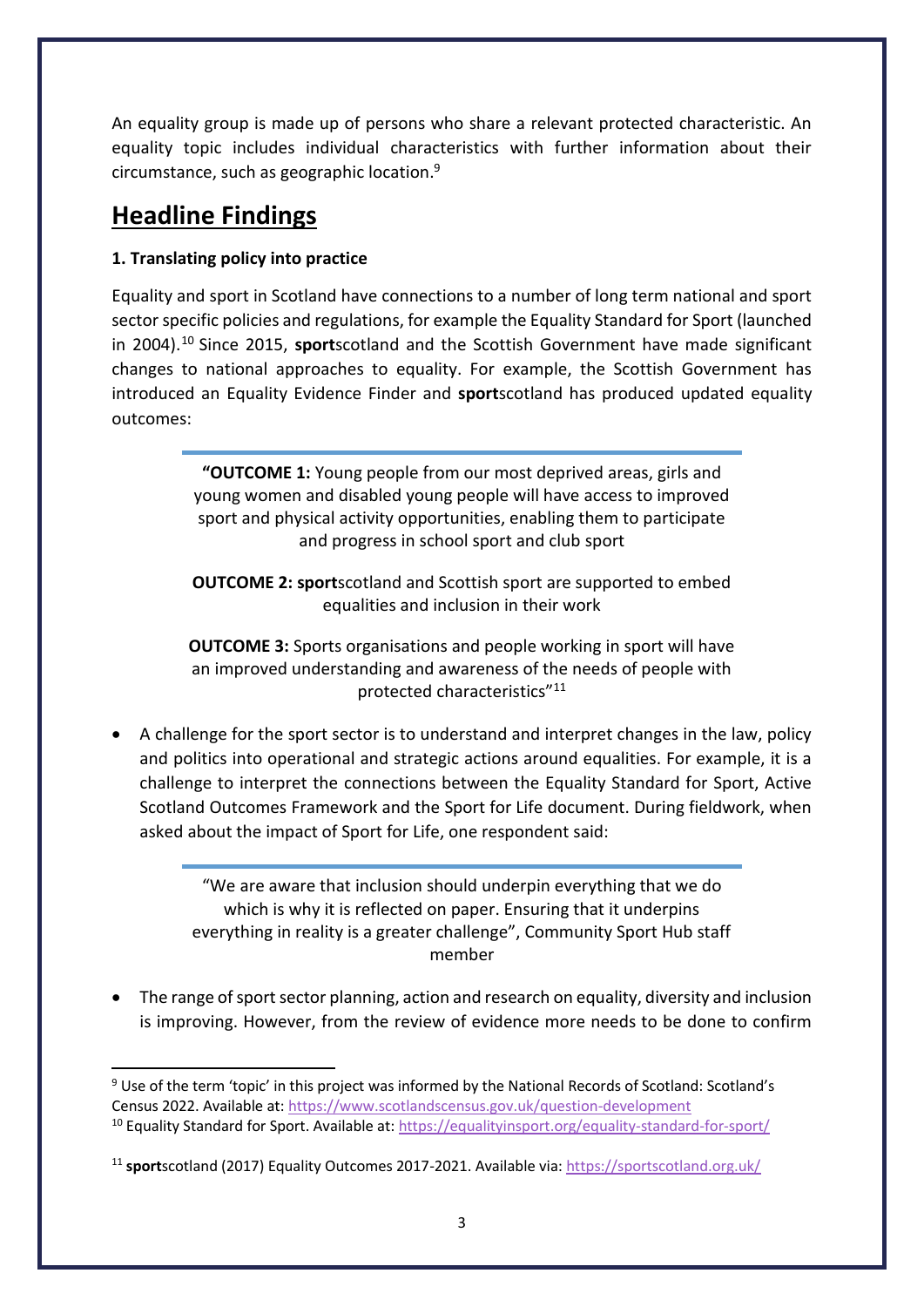how the Sport for Life<sup>12</sup> statement "our commitment to inclusion underpins everything we do" is understood and brought to life by staff and partners in the sporting system in Scotland.

#### **2. Availability and access to evidence and literature**

It was notable that Scottish sport specific evidence and examples are becoming more widely available, but some gaps remain in evidence especially around gender reassignment, deafness, and ethnicity. As discussed in previous research, some groups (e.g. women and girls or young people) due to their size and visibility are easier to reach and measure.

- This project overall found that more quantitative and qualitative evidence and research on the twelve topics was available and accessible. There has been an increase in Scottish based qualitative research beyond sport and sport organisations (such as research in health and social care) which we have identified as being useful to the **sport**scotland and the sport sector.
- When asked about a series of equality and sport support statements for their job role, respondents selected 'evidence about existing inequalities' (60%) and 'good practice examples which demonstrate possibilities' (84%) as the most applicable. During fieldwork, when asked about current support, one respondent said:

"SGB [Scottish Governing Bodies of Sport] Equality and Inclusion forum is a great networking support and pathway for best practice. However as above, more accessible updates, statistics and potentially recognised online training courses", Scottish Governing Body of Sport staff member

• A high level of evidence and literature is accessed through partnerships, including local partners and national partners. When asked to describe the work that is being done across the sector to reduce inequalities in sport, one respondent described:

> "Minimal to date, however there has been a recent ground swell and there are some really good partnerships that have been established to move forward, for example with SAMH in terms of Mental Health and LEAP in terms of LGBTQI", Local Authority staff member

#### **3. Awareness raising and responsibility**

The research highlighted that the Scottish sport sector is, understandably, not always equipped to interpret evidence and to navigate complex, emotive and ever-changing social debates – for example, around women's rights and transgender rights. Plus, as discussed in

<sup>12</sup> **sport**scotland (2020) Sport for Life – Summary of progress. Available via[: https://sportscotland.org.uk/](about:blank)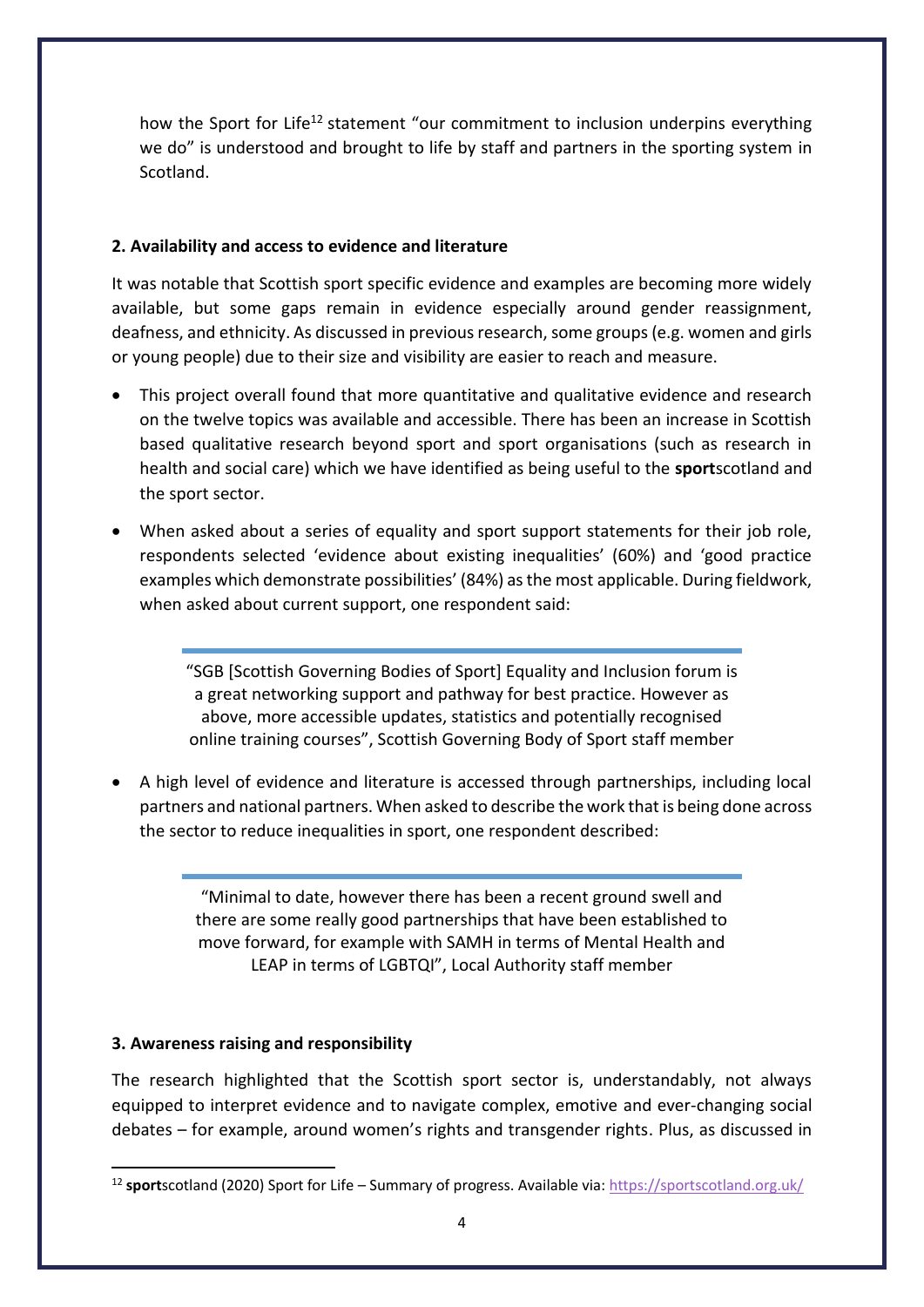previous research responsibility for taking forward these challenges does not lie with **sport**scotland alone.

- The confidence about thinking about equality and inclusion generally was high and there was real strength in informal networks to exchange ideas when issues arise.
- A less positive trend in this research was a lack of awareness of the equality and sport research undertaken by **sport**scotland. For example, a significant amount of individuals in the fieldwork reported the recognition or access to previous Equality and Sport research outputs as either 'seen but not accessed' or 'not seen before' as demonstrated in this snapshot of survey results here:
	- o Equality and Sport Learning Notes (2016) 64% had either seen but not accessed or not seen before.
	- $\circ$  Equality and Sport Research Report (2016) 61.7% had either seen but not accessed or not seen before.

In the fieldwork, reasons were given about why people do not access such resources, these included:

- o A lack of **time** to keep up to date with latest sport and equality publications;
- o A lack of **capacity,** 79% of people surveyed said equality did not feature directly in their job title or job description;
- o Limited access, a reported challenge was around the **navigation** of the **sport**scotland website and channels of communication around equality and sport;
- o A limited understanding about whether publications are **targeted or useful** for their role or not;
- o A limited understanding about how the equality publications are **connected** with targets, action plans or funding models.
- The level of awareness and understanding differs around the topics. The topics where people were most likely to have 'A little' understanding in the survey were deafness (55%), ethnicity (54%), gender reassignment (52%), religion and belief (56%) and sexual orientation (55%). Further to this, the topics where people were mostly likely to have 'A lot' of understanding in the survey were age (60%), gender (54%), disability (48%) and mental health (48%). All the topics 'A little' and 'A lot' responses are summarised in the following graph: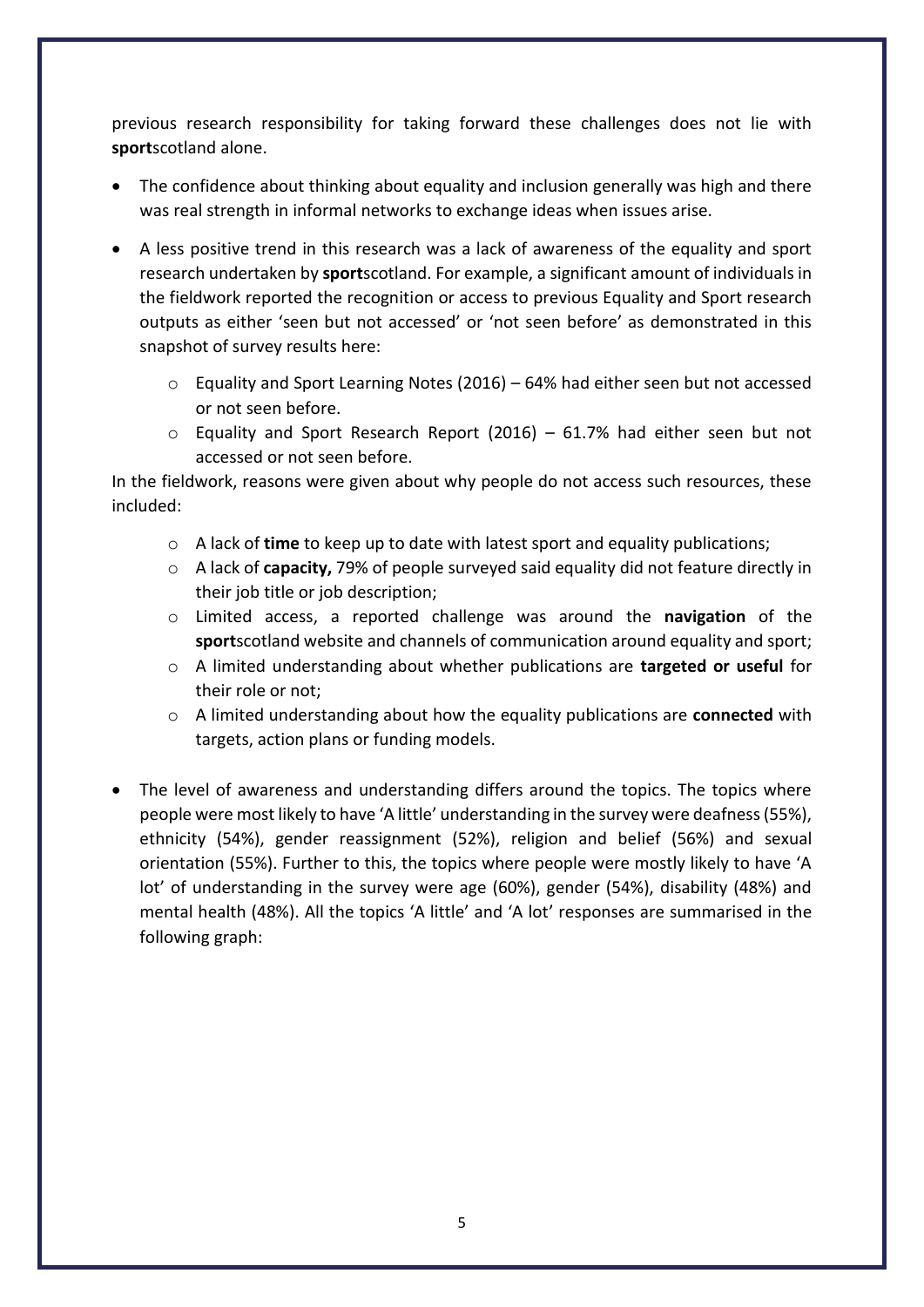

## **Key Recommendations**

1. **sport**scotland should play a greater leadership role in emphasising the importance of equality. This relates both to communication – being seen to champion equality but also to 'living' the values;

2. Equality must be approached with greater consistency of language. It must be more effectively coordinated across the sport sector, with a greater consideration given to connections between the environments (schools and education, club and community sport, high performance sport);

3. Many equality issues are deep seated and the appropriate balance between addressing these long-term issues and reflecting emerging priorities must be struck;

4. Resources connected to equality should be more visible, accessible and user-friendly;

5. The priority must shift towards valuing and measuring impact, workforce development and culture, rather than the amount of output or activity. Measuring real impact should become the norm through high quality monitoring and evaluation;

6. **sport**scotland should support, inform and provide a mechanism for more systematic peer to peer learning and knowledge exchange. It should capture the strong practice out there in the Scottish sport sector more effectively.

*Suggested future discussion and research points:*

- *clarity of language and the responsibility for inclusion;*
- *partnership working and building with other organisations, e.g. Higher Education Institutions, specialist groups or other sectors;*